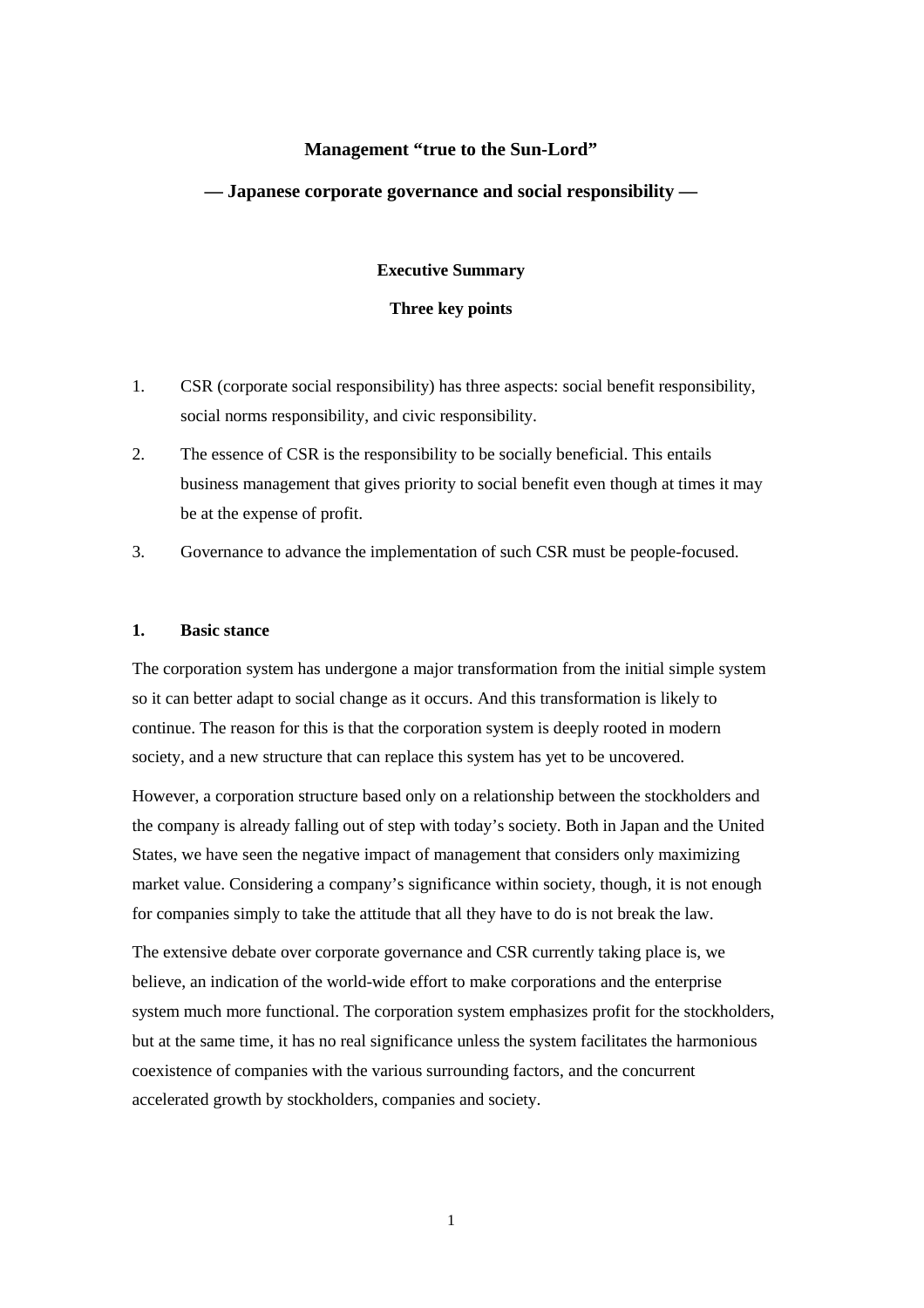Considering the future shape of companies from such a broad-ranging perspective, discussion based on Japanese flexibility and ethics is thought to be very important. Since early times, merchants in Japan have believed "the Sun-Lord is watching" (*O-Tento-Sama ga mite-iru*) — that they have certain moral obligations to the community and cannot hide how they conduct their business affairs in relation to those obligations. This saying encompasses a great deal. Also contained within it are considered to be the basic stance of the corporate governance and CSR theories.

Although it may sound surprising, we believe that herein lies the start of the future corporation theory that values a connection with all aspects of society by shifting emphasis from a "money-focused" corporation theory to "people-focused" and "concept-focused" companies.

### **2. Definition of governance and social responsibility**

- Governance is a manager monitoring, appointment and dismissal mechanism.
- CSR is broadly classified into three types of social responsibility.

The first is a contribution to increasing benefit within society as a public institution of society, and is referred to as a social benefit responsibility (benefit responsibility). The two types of contribution are a contribution to society through business activities (includes making people's lives richer by providing better products and services, and contributing in employment and tax payments through greater added value company activities), and contribution to society that can only be done by companies, such as maintaining the global environment.

The second CSR is the social norms responsibility (norms responsibility), in which companies take the lead in upholding social norms, and through this, contribute to social stability. This includes compliance with laws and social practice, and a responsibility to avoid social impacts that disrupt social stability, such as pollution.

The third CSR is a civic responsibility as a company whose presence has been accepted within society, and as a company that has a substantial influence on society. This includes contribution to cultural activities, and social contribution to regional society.

• The basis of CSR is norms responsibility. Compliance should be considered a responsibility beyond merely abiding by the law that a company must fulfill so that the overall social base functions. This contains one of the foundations for the "Sun-Lord" idea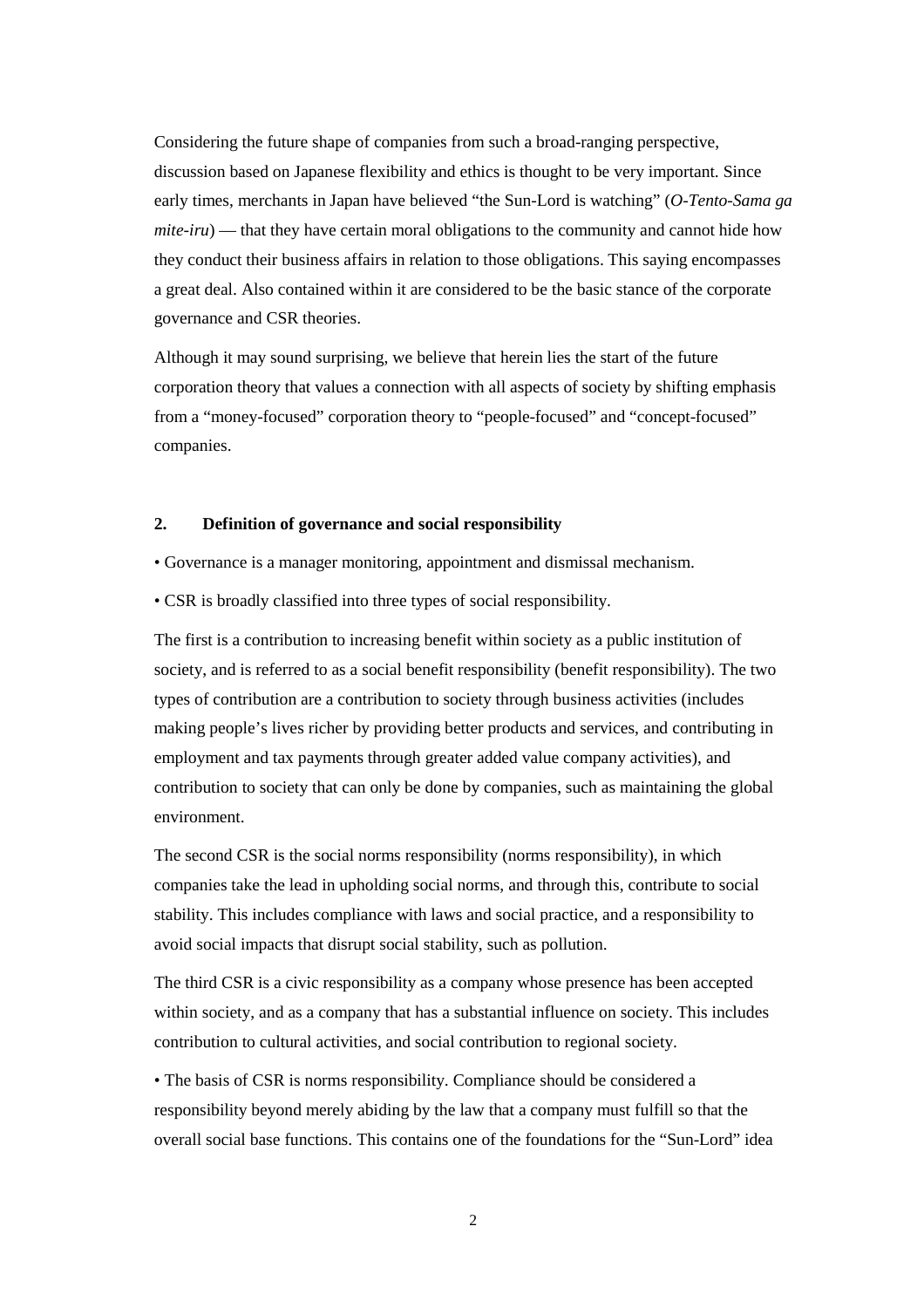that has been with Japanese society since ancient times. Conducting oneself in a manner that is "true to the Sun-Lord" is essentially whether one contributes to social stability through upholding social norms or not. Companies have such an important social presence.

Companies' civic responsibility is complementary to norms responsibility, and is a responsibility that companies must fulfill as citizens within a society for the stable development of the society.

• The most intrinsic significance of CSR is in the benefit responsibility. The essence of CSR is that there are times when priority must be given to social benefit, even though it may be at the expense of profit. Of course, as economic entities that are designed to generate profit, companies have a profit responsibility. It is natural for companies by way of their profit responsibility to consider the long-term viewpoint and take action that may have a negative impact on profit in the short term but would facilitate their sustained growth. There are times, though, when companies should give priority to social benefit even at the expense of the idea of gaining profit to ensure such long-term sustainability. This is true corporate social responsibility. Of course, often giving priority to social benefit will heighten a company's standing and reputation within the community, and this in turn will have a positive impact on company profits. However, companies that carry out socially significant activities on the grounds they will add to company profit are only fulfilling their long-term profit responsibility. In this case, there is no need to bring out the idea of social benefit responsibility. Long-term profit responsibility will suffice. We believe, however, that a preparedness to at times sacrifice long-term profit is required as the essence of CSR for socially important companies.

• This can be taken as a restriction on the individual property rights of the stockholders, who are the legal owners of companies that exist to generate profit, but the fact that the public good at times takes precedence over individual rights is a concept recognized in the Constitution. Of course, restrictions on individual property rights should not be abused, so naturally companies must be held strictly accountable when profits are being sacrificed.

• Managers seeking to fulfill such CSR have an obligation to make a comprehensive judgement between social benefit and profit. For this, high moral standards are essential. The "Sun-Lord" long referred to within Japanese society is perhaps one source of such morals. The Sun-Lord symbolizes one's internal sense — an inner voice — that places value on social benefit.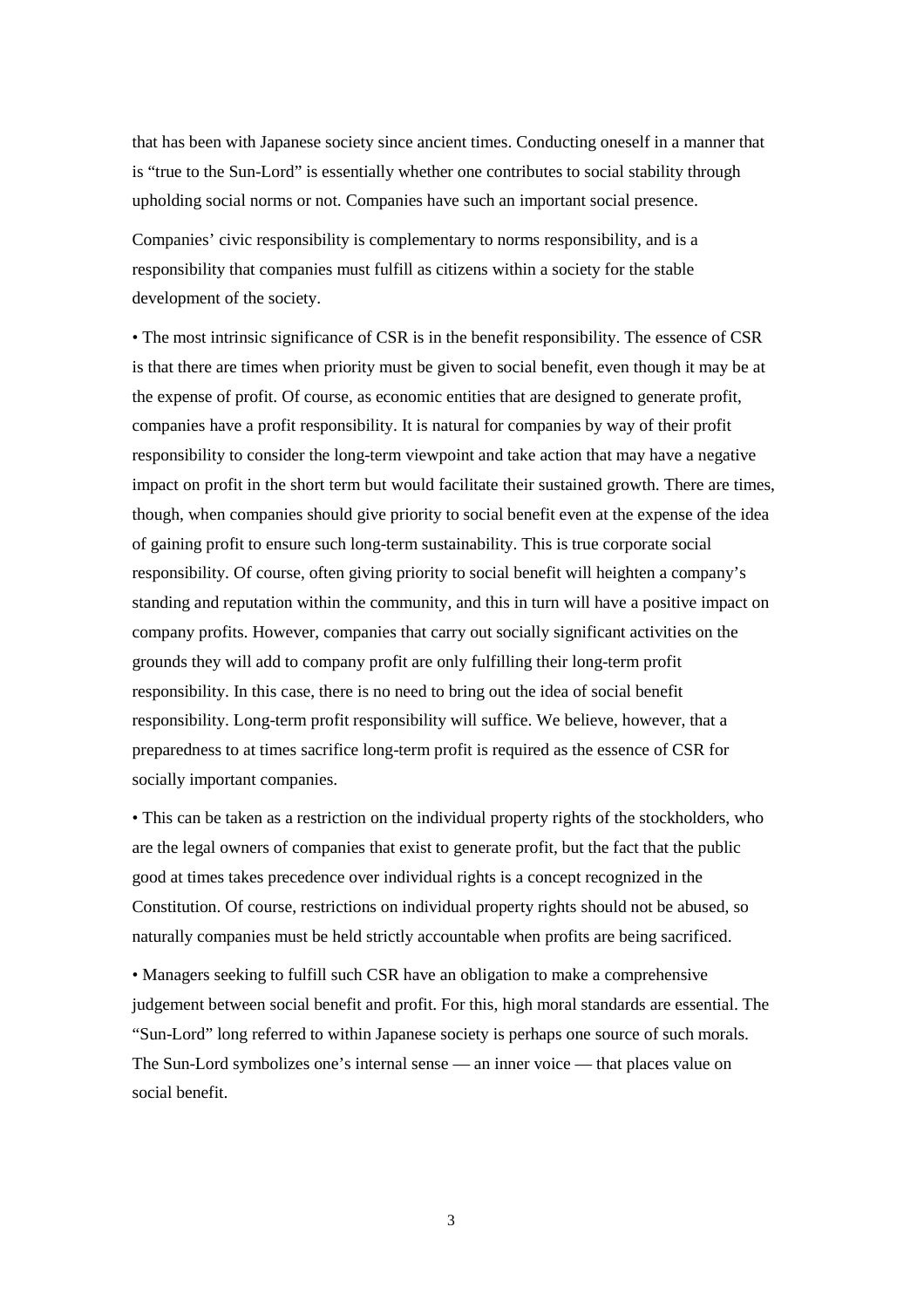### **3. Relationship between CSR and governance**

• The implementation of CSR in itself is, in fact, managers' governance. The reason is that aiming to implement CSR also functions as a mechanism of self-discipline on managers' actions. Managers that view CSR seriously should give deep consideration to the significance of CSR as this self-governing mechanism. And high moral standards by managers are essential for this self-discipline to function.

• There is, however, great risk in depending solely on the self-governance mechanism for governance (checks on top-management). There is a need to design a mechanism for checking whether CSR and the activities of companies as public institutions of society are being carried out appropriately in a form that suits the characteristics of Japanese capitalism.

• What has been developed as a governance mechanism is the stock-market-centered mechanism with stockholders at its core. There is also the idea of having this mechanism include the check function of CSR implementation. An example of this is the idea of social responsibility investment. However, while giving such a mechanism the function of a mechanism for checking the implementation of CSR can be worthwhile as a supplementary mechanism for CSR, it would be inadequate as the primary CSR checking mechanism. This is because of the risk that the essence of CSR we consider in the sense of "even at the expense of profit" may conflict with the stock-market-centered mechanism.

• Governance has an important relationship with the conventional wisdom of how companies are perceived within society. The situation is basically different between Japan and the United States in that in the United States the conventional wisdom is that companies belong to the stockholders, and there is general social support for governance by the stockholders. In Japan, though, there is a deeply rooted view that companies are not just stockholders' capital investment corporations, but rather are groups of workers and not merely an aggregate of assets. Therefore, in Japan a range of devices have been created within the framework of the Corporations Law so that full consideration is given to workers. One example is the internal appointment of directors. There is, though, a risk that such devices may undermine the governance function. Such an inadequacy should not be left unresolved, so there is a need for a governance structure suited to conditions in Japan that also takes into account the implementation of CSR.

• An example of a governance device to promote the implementation of CSR is to obligate external directors to state their assessment of managers and the state of management and their vision of CSR in the business reports etc. of notices to convene general meetings of stockholders. However, for this suggestion to be carried out, companies will require

4